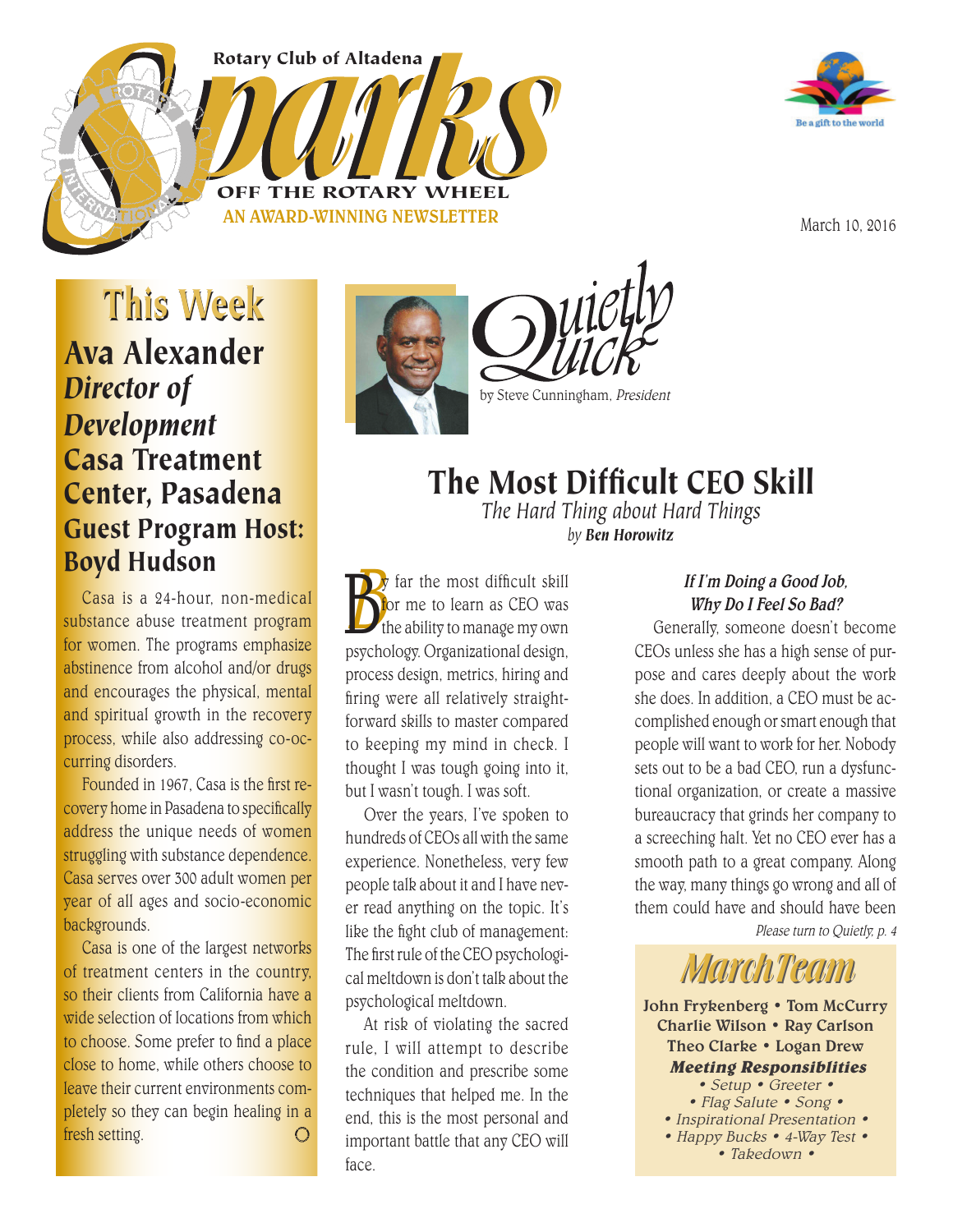# Program Review

### The Neutra Family A Modern Architecture Legacy



D<sub>esi</sub> **D**<br> **a** relatively<br>
new devel-<br>
oped section of the espite being relatively new develcountry, southern California is home to some architecturally

significant homes and buildings. One of the most prominent architects to practice in southern California was Richard Neutra. On Thursday, March 03, we heard from Richard Neutra's son, Dion Neutra.

| <b>Sparks</b> is published 48 weeks a year and is the |
|-------------------------------------------------------|
| official publication of the Rotary Club of Altadena.  |
| The deadline for submission of articles is Friday at  |
| 6p to current editor email, fax, or delivery.         |
| Rotary Club of Altadena - #7183                       |
| Chartered: February 14, 1949                          |
| P.O. Box 414. Altadena, CA 91003                      |
| www.altadenarotary.com                                |
| Meets: Thursday, 12:10p                               |
| Altadena Town & Country Club                          |
| 2290 Country Club Drive . Altadena, CA                |
| 626-794-7163                                          |
| Rotary Int. Pres. Ravi Ravindran                      |
|                                                       |
| Officers                                              |
| Steve Cunningham, Pres.  Bus. 626-786-1937            |
| Charles Wilson, Pres. Elec  Bus. 626-351-8815         |
|                                                       |
| Steve Kerekes, Sec. Bus. 626-796-5000                 |
|                                                       |
| <b>Directors</b>                                      |
| Tom McCurry . Mike Noll                               |
| Steve Cunningham · John Casci                         |
| Hal Yorke · Gary Clark · Charles Wilson               |
| Chairmen                                              |
|                                                       |
|                                                       |
|                                                       |
| Jacque Foreman  Public Awareness                      |
| Jacque Foreman  Acting Publicity                      |
|                                                       |
| Jacque Foreman  Sparks/Website                        |
|                                                       |
|                                                       |
| John Frykenberg International                         |
|                                                       |
|                                                       |
|                                                       |
| Tom McCurry Asst. Vocational                          |
| Editor, Design & Typesetting Foreman Graphics         |
|                                                       |



Dion is also a recognized architect for his work. Dion spoke about his work and that of his father.

Richard Neutra was born in Vienna, Austria in 1892. He emigrated to the United States in 1923 and became a citizen in 1929. He worked briefly for Frank Lloyd Wright before accepting an invitation to work with a close friend named Rudolf Schindler in California. He subsequently developed his own practice and designed numerous structures. A number of his buildings are designated as Historic Cultural Monuments Richard Neutra appeared on the cover of Time magazine

### March **Literacy**

*Program Chair, Dennis Mehringer* March 10 - Ava Alexander, Director of Development, Casa Treatment Center, Pasadena - Boyd Hudson, Guest Program Chair March 17 - To be Announced March 24 - To be Announced

March 31 - To be Announced

in 1949. Buildings designed by Neutra include: Palos Verdes High School in Palos Verdes, California; the Los Angeles County Hall of Records; The United States Embassy in Karachi, Pakistan; the Lovell house in the Hollywood hills, which was the first steel frame personal residence built in the United States; the von Sternberg house in the San Fernando Valley. Neutra also designed a number of homes in the Palm Springs and Rancho Mirage that received critical acclaim. Neutra's domestic architecture was a blend of art, landscape and practical comfort. He gave great attention to try to meet the needs of his clients.

One of the more well known buildings designed by Richard Neutra was the Cyclorama Building in Gettysburg. The white concrete and glass building was commissioned by the National Park Service and erected between 1958 and 1962 at a central location on the Civil War battlefield south of Gettysburg. The building was a showcase for generations of tourists and history buffs. The cyclorama itself served as the home of a 400-foot long painting of the Gettysburg civil war battle done by a French artist Paul Philippoteaux in 1984.

Please turn to Program, p.4

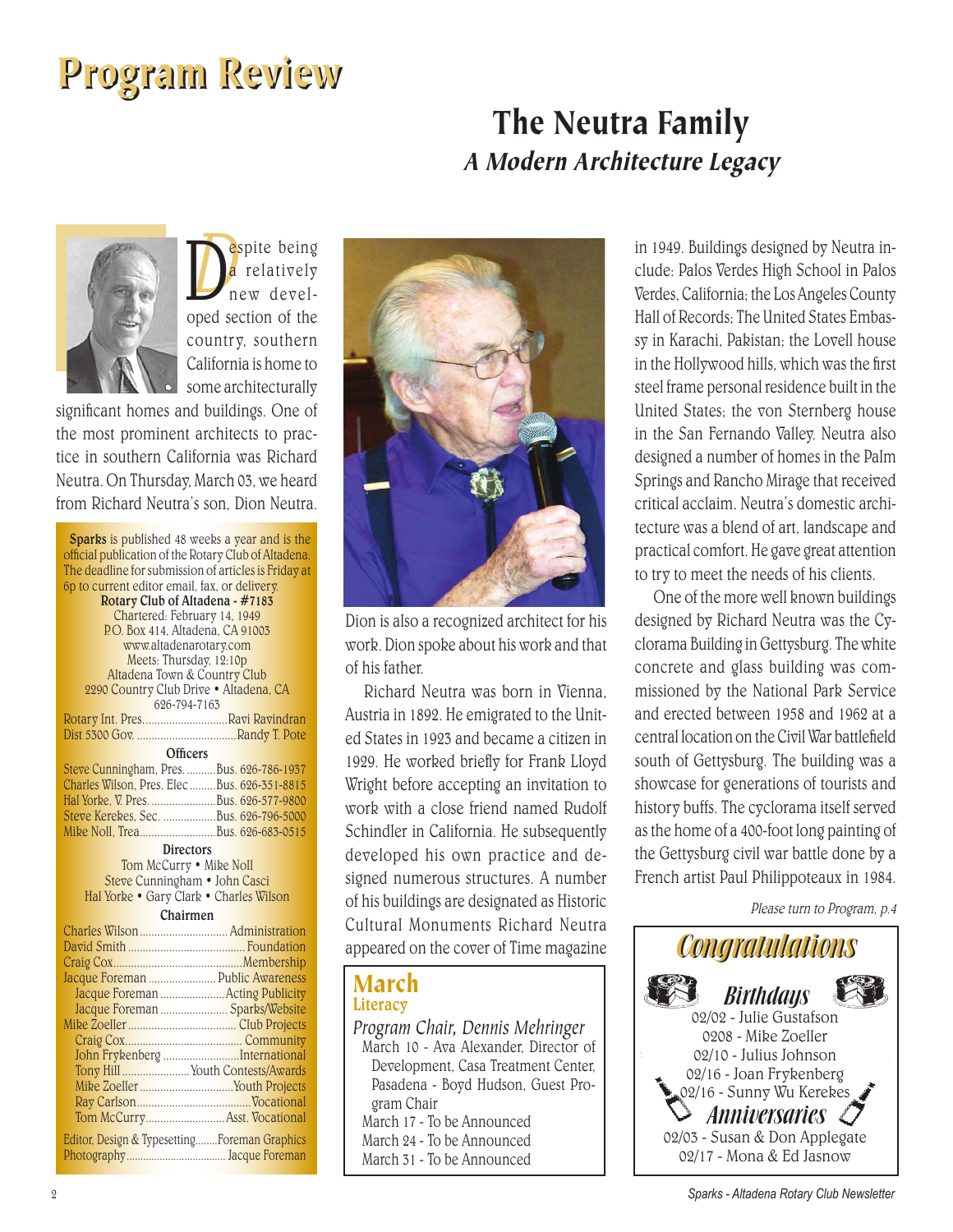

by Jacque Foreman, Public Awareneess Chair & Remembrance

Remembrance

Not Really part of Public Awareness But We do it Anyway Is there an Idea Here for You?

How did Remembrance become part of Public Awareness? Ever wonder? You're

absolutely correct, remembrance has nothing to do with letting the community know what Altadena Rotary is doing, What it does have something to do with is

keeping us together as a club. Let me invite you to be part of Remembrance also. Each month birthdays and anniversaries are posted in Sparks, Just pick out one or two of those listed, and give a friend a Good Wishes call. I promise, you'll feel good for the effort.

I just received a thank you call today

from the surviving spouse of one of our members. Yes, surviving spouses are listed in our birthday section. I think it's especially nice to remember them. They can feel disconnected once their Rotary spouse has crossed the rainbow bridge. Do you see something nice that no other Rotarian is doing? Just Do It! $\bigcirc$ 

# Program

Continued from p.2

The building placed visitors right in the center of the battlefield, where they could see through extensive windows. However, the building did not fit with the landscape of the local farmland, and with the intent to return the battlefield to the way it appeared at the time of the original battle in July 1863. The building was closed to the public in 2005. The large painting was moved to a new museum and visitor center. After eight years of being shuttered and empty, the National Park Service demolished the Cyclorama in March 2013.

Richard Neutra died in Germany in 1970. In 1977, he was posthumously awarded the AIA Gold Medal, the highest honor the American Institute of Architects can bestow on an individual in recognition of a significant body of work of lasting influence on the theory and practice of architecture.

# Gettysburg Cyclorama Center







Boyd Hudson○



*Sparks - Altadena Rotary Club Newsletter* 3